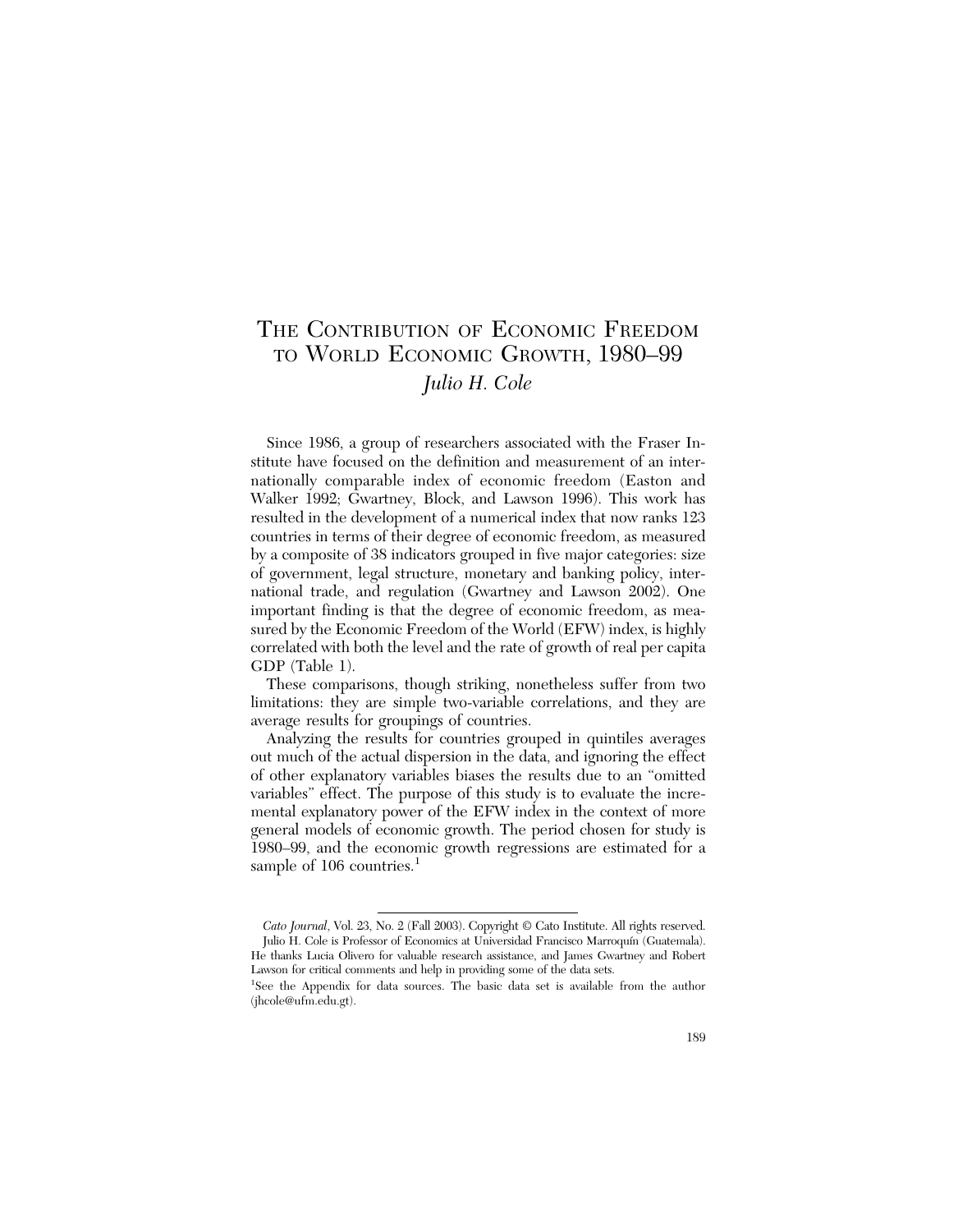|                                                                                 | TABLE 1                                                            |                                                    |
|---------------------------------------------------------------------------------|--------------------------------------------------------------------|----------------------------------------------------|
|                                                                                 | ECONOMIC FREEDOM, INCOME PER CAPITA, AND<br><b>ECONOMIC GROWTH</b> |                                                    |
| Countries Ranked<br>by EFW Index                                                | GDP per capita<br>2000 PPP (U.S.\$)                                | Growth Rate of<br>GDP per Capita,<br>1900–2000 (%) |
| Bottom quintile<br>4th quintile<br>3rd quintile<br>2nd quintile<br>Top quintile | 2,556<br>4,365<br>6,235<br>12,390<br>23,450                        | $-0.85$<br>1.44<br>1.13<br>1.57<br>2.56            |

SOURCE: Gwartney and Lawson (2002a: 20, Exhibits 5 and 8).

# Convergence and Economic Freedom

At first glance, the results in Table 1 seem to contradict at least some aspects of neoclassical growth models, since the high EFW countries are not only richer than low EFW countries but also grow faster, contrary to the "convergence" predictions of the standard models, which imply that high-income countries will tend to have lower rates of growth due to diminishing returns on physical capital (Solow 1956). However, these two effects are not necessarily mutually exclusive. In principle, both effects can hold because, as Barro and Salai-Martin have pointed out, the convergence effect is actually a ceteris paribus prediction (Barro and Sala-i-Martin 1992, Barro 1994, Salai-Martin 1996). What the neoclassical models predict is that, other things being equal, countries with higher initial income will have slower growth, and vice versa.

Therefore, a direct test of the existence of both effects would be to regress the growth rate of real per capita GDP against (1) the log of initial-year PPP-adjusted per capita GDP, (2) the EFW index, and (3) a set of additional explanatory variables, as suggested by some prior theoretical framework. The convergence effect predicts that the first variable should have a negative coefficient, and the interpretation of the regression is straightforward: Other things being equal, (1) if two countries have the same level of economic freedom, as measured by the EFW index, the country with the higher initial income will tend to have a lower growth rate due to the convergence effect; (2) if two countries start out with the same income level, the country with more economic freedom will tend to grow faster.

The usefulness of the EFW index as an explanatory variable for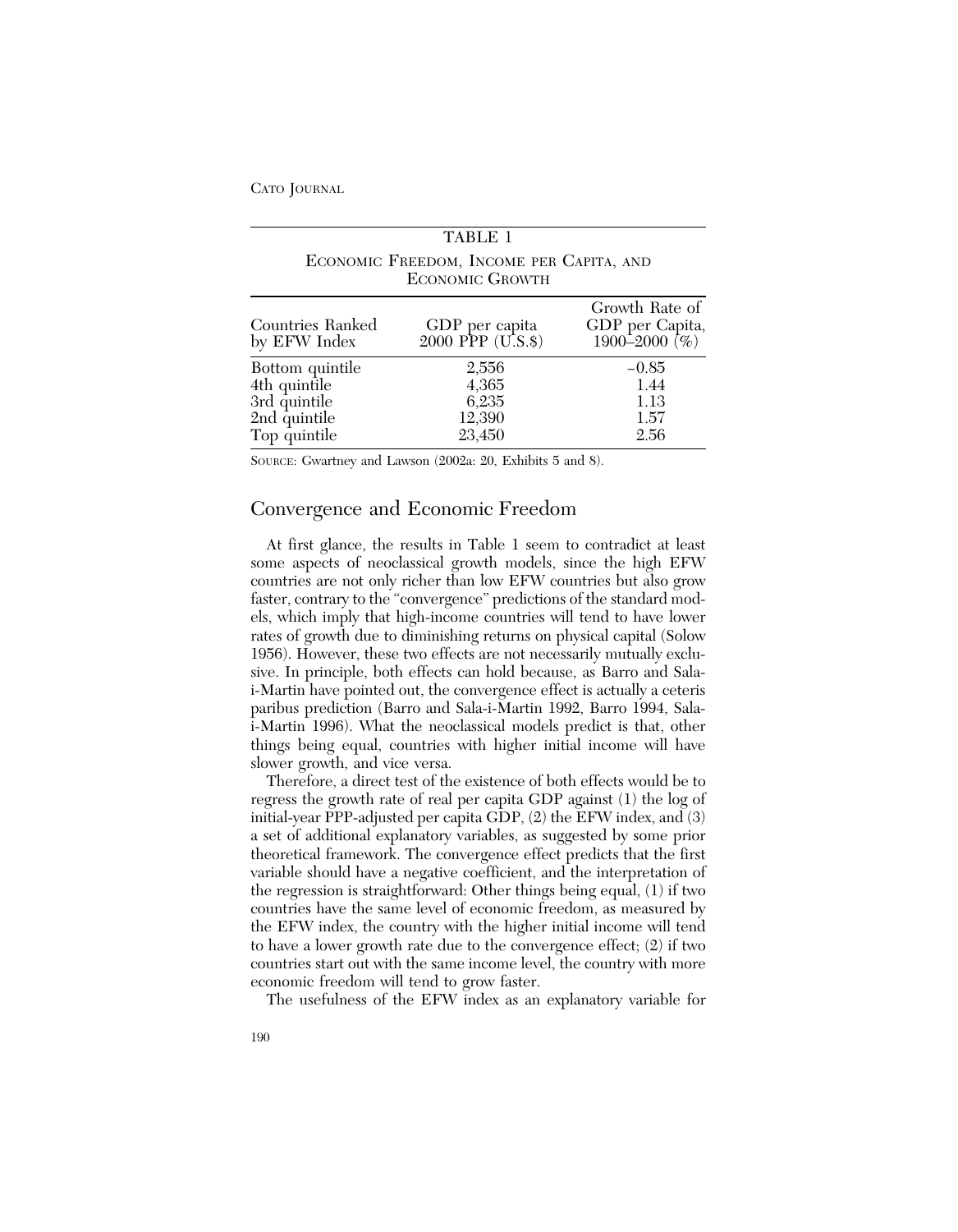economic growth can be evaluated by examining its performance under different model specifications. One possibility is to include EFW in a growth regression based on the augmented Solow growth model (Mankiw, Romer, and Weil 1992; Knight, Loayza, and Villanueva 1993). Models following this approach usually include initial income, investment share in GDP, a measure of population growth, and some measure of human capital. Another option is to include EFW in a simplified version of a model recently proposed by Gallup, Sachs, and Mellinger (1999), explaining per capita income growth in terms of the convergence effect and three geographic variables. Estimating the effect of EFW in the context of these two different models is quite a strong test of robustness for this variable, because it would be hard to imagine characterizations of the growth process that differ as much as these do. If it turns out that EFW is significant in both regressions, then one could conclude that economic freedom is indeed a significant factor in economic growth, regardless of one's basic theoretical framework.

#### Economic Freedom in a Neoclassical Growth Model

Regressions based on the neoclassical model are reported in Table 2 (Regressions 1 to 6). The first regression uses as explanatory variables only the variables in the basic model:

- LOGGDP80: log of PPP-adjusted per capita GDP in 1980;
- INV: investment share in GDP, average for 1980–99;
- FERTIL: total fertility rate, average for 1980–99, used as the measure of population growth;<sup>2</sup> and
- DSCH15: change in average years of schooling for the population aged 15 and over, 1980–95 (as measured by Barro and Lee 2001), used as the human capital variable.

This model performs rather well. These four variables explain 60.6 percent of the cross-country variation in economic growth over this period; all of the variables are significant and have the expected signs.

Regression 2 adds the average EFW index for each country (measured as the average of the values for 1980, 1985, 1990, and 1995).<sup>3</sup> Even though we lose five observations due to missing values, the

<sup>2</sup> Use of the fertility rate as the measure of population growth gives a better fit in the regressions, and its coefficient is also easier to interpret. However, none of the substantive conclusions are altered by using the population growth rate instead.

<sup>&</sup>lt;sup>3</sup>The EFW index is a number ranging from 1 (low economic freedom) to 10 (high economic freedom).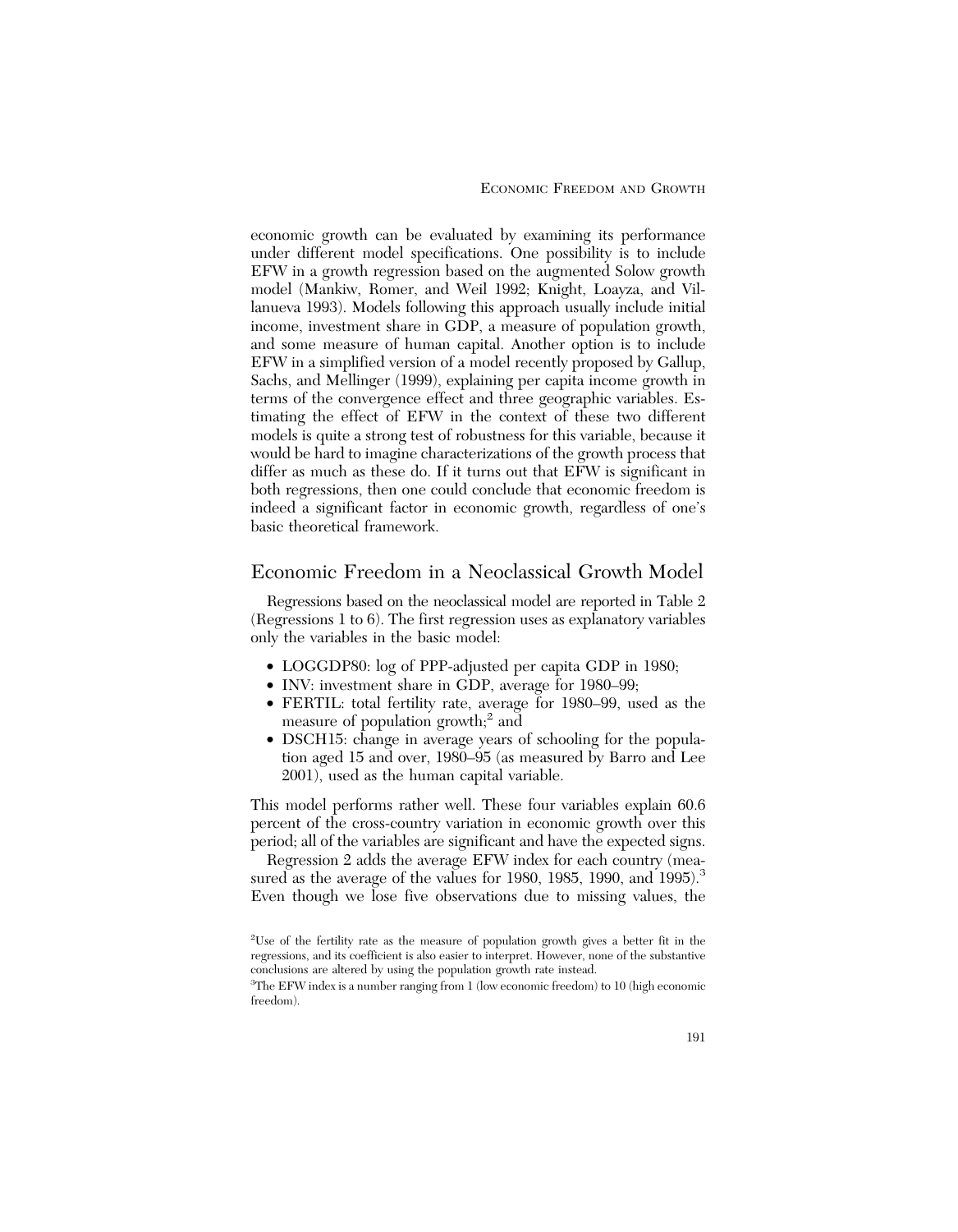|                      |                                              |                                                                        |                                                                                     | TABLE 2                                                               |                                                                     |                                                                     |                       |                                                    |
|----------------------|----------------------------------------------|------------------------------------------------------------------------|-------------------------------------------------------------------------------------|-----------------------------------------------------------------------|---------------------------------------------------------------------|---------------------------------------------------------------------|-----------------------|----------------------------------------------------|
|                      |                                              |                                                                        |                                                                                     |                                                                       |                                                                     | REGRESSION RESULTS: DETERMINANTS OF ECONOMIC GROWTH, 1980-99        |                       |                                                    |
|                      |                                              |                                                                        |                                                                                     |                                                                       |                                                                     | Dependent Variable: Average Annual Growth Rate, Real GDP per Capita |                       |                                                    |
| Regression Number    | $\widehat{\ominus}$                          | $\widehat{\mathfrak{D}}$                                               | $\odot$                                                                             | $\bigoplus$                                                           | $\widehat{5}$                                                       | $\widehat{\mathbf{e}}$                                              | E                     | $\circledS$                                        |
| Constant             | 14.604                                       | 13.061                                                                 |                                                                                     | 1.662                                                                 | 1.669                                                               | 13.797                                                              | 4.666                 | L604                                               |
| LOGGDP80             |                                              |                                                                        |                                                                                     |                                                                       | $(4.996)$<br>-1.752                                                 | $(6.506)$<br>$-1.754$<br>$(-7.912)$                                 | $(1.147)$<br>$-0.449$ | $(0.408)$<br>-1.159                                |
| $\sum_{i=1}^{n}$     | $(5.559)$<br>$-1.433$<br>$(-5.831)$<br>0.076 | $(5.189)$<br>$-1.742$<br>$(-7.282)$<br>$(-7.282)$                      | $\begin{array}{c} 11.752 \\ (3.739) \\ (-5.77) \\ (-5.748) \\ (-6.075) \end{array}$ | $\begin{array}{c} (4.953) \\ -1.751 \\ (-7.891) \\ 0.085 \end{array}$ | $(-8.007)$<br>0.084                                                 |                                                                     | $-1.374)$             | $-3.067$                                           |
|                      | (3.035)                                      | (2.902)                                                                | (2.613)                                                                             | (3.077)                                                               | (3.288)                                                             |                                                                     |                       |                                                    |
| INV <sup>*</sup> EFW |                                              |                                                                        |                                                                                     |                                                                       |                                                                     | 0.0139                                                              |                       |                                                    |
| FERTI                |                                              |                                                                        | $-0.999$                                                                            |                                                                       |                                                                     | $(3.068)$<br>-1.037                                                 |                       |                                                    |
|                      |                                              |                                                                        |                                                                                     | $\frac{-1.002}{(-7.203)}$                                             | $\frac{-1.002}{(-7.251)}$                                           | $-7.608$ )                                                          |                       |                                                    |
| DSCH15               | $\frac{-1.203}{-7.859}$<br>0.531<br>(2.868)  | $\begin{array}{r} -1.091 \\ (-7.369) \\ 0.568 \end{array}$<br>(93.229) | $\begin{array}{c} (-5.432) \\ 0.555 \\ (2.869) \end{array}$                         |                                                                       |                                                                     |                                                                     |                       |                                                    |
| DMALESCH15           |                                              |                                                                        |                                                                                     | 0.529                                                                 | 0.521                                                               | 0.529                                                               |                       |                                                    |
|                      |                                              |                                                                        |                                                                                     | (2.394)                                                               | (3.649)                                                             | (3.681)                                                             |                       |                                                    |
| DFEMSCH15            |                                              |                                                                        |                                                                                     | $\frac{-0.013}{-0.050}$                                               |                                                                     |                                                                     |                       |                                                    |
| $_{\rm{EFN}}$        |                                              |                                                                        |                                                                                     |                                                                       |                                                                     | 0.423                                                               |                       |                                                    |
|                      |                                              | $\frac{0.621}{(4.319)}$                                                | $\begin{array}{c} 0.789 \\ (4.602) \\ 0.478 \\ (3.378) \end{array}$                 | $\begin{array}{c} (5.331) \\ 0.46 \\ (3.570) \end{array}$             | $\begin{array}{c} 0.761 \\ (5.490) \\ 0.461 \\ (3.616) \end{array}$ | $(2.222)$<br>0.458                                                  |                       | $\frac{1.245}{(7.007)}$<br>$\frac{(7.007)}{0.715}$ |
| DEFW                 |                                              |                                                                        |                                                                                     |                                                                       |                                                                     |                                                                     |                       |                                                    |
|                      |                                              |                                                                        |                                                                                     |                                                                       |                                                                     | (3.566)                                                             |                       |                                                    |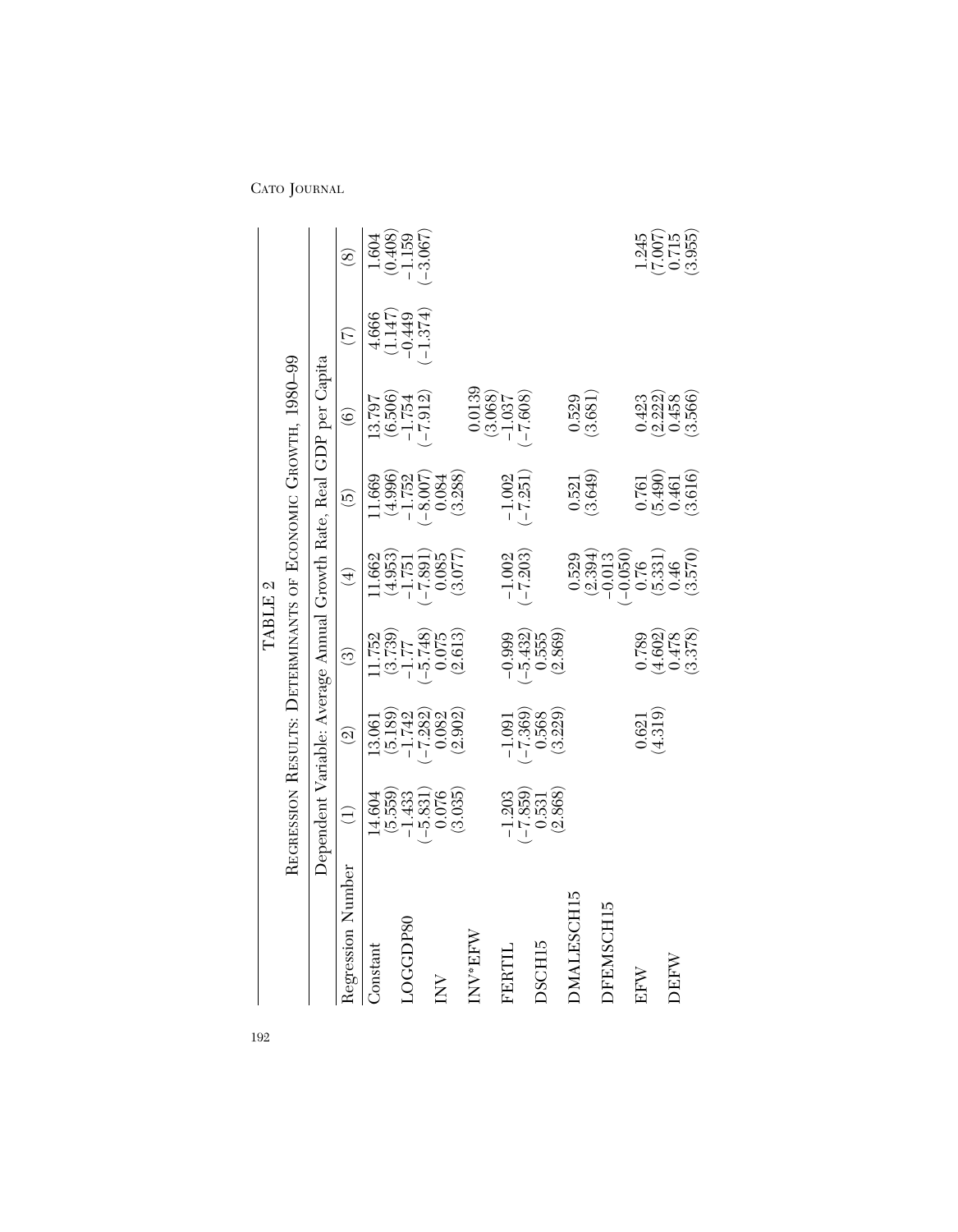| TROPICAR                                                                                                                                                                                                         |       |        |        |              |                 |              | $-2.148$            | $-2.333$           |
|------------------------------------------------------------------------------------------------------------------------------------------------------------------------------------------------------------------|-------|--------|--------|--------------|-----------------|--------------|---------------------|--------------------|
| POP100KM                                                                                                                                                                                                         |       |        |        |              |                 |              | $-3.767$<br>2.095   | $-4.132$<br>1.293  |
| <b>LOGDIST</b>                                                                                                                                                                                                   |       |        |        |              |                 |              | (3.768)<br>$-0.007$ | $(2.462)$<br>0.217 |
|                                                                                                                                                                                                                  |       |        |        |              |                 |              | $-0.033$            | 1.047              |
| R-Squared                                                                                                                                                                                                        | 0.606 | 0.695  | 0.741  | 0.746        | 0.746           | 0.742        | 0.239               | 0.543              |
|                                                                                                                                                                                                                  |       | 85     | 85     |              | $\frac{55}{25}$ | ηs<br>Σ      | 96                  |                    |
| White test (chi-square)                                                                                                                                                                                          | 5.03  | 24.928 | 40.653 | 43.281<br>35 | 38.83<br>27     | 38.265<br>27 | 27.753              | 48.996<br>27       |
| 2.f. for White test                                                                                                                                                                                              |       |        |        |              |                 |              |                     |                    |
| Prob-value                                                                                                                                                                                                       | 0.985 | 0.204  | 0.044  | 0.159        | 0.066           | 0.074        | 0.015               | 0.006              |
| Norg: All of the regressions were estimated by OLS. Numbers in parentheses are t-values of the estimated coefficients. For regressions<br>3, 7, and 8, t-values were estimated using the White (1980) correction |       |        |        |              |                 |              |                     |                    |
|                                                                                                                                                                                                                  |       |        |        |              |                 |              |                     |                    |

ECONOMIC FREEDOM AND GROWTH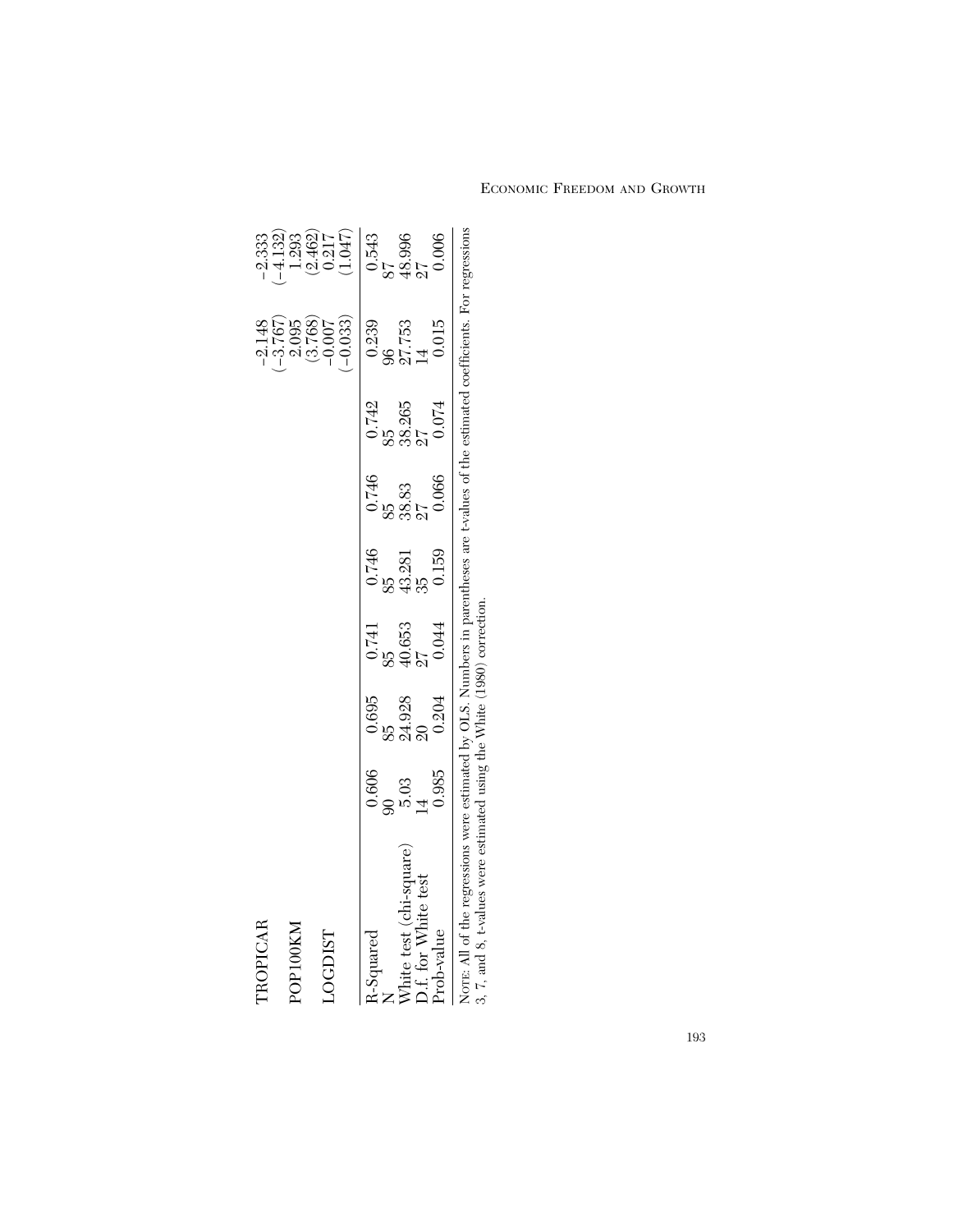results are still quite strong. The coefficient for EFW is positive and significant, and the explanatory power increases to 69.5 percent. The coefficients for the other variables are significant and quite similar to the previous results.

Regression 3 adds DEFW, the change in the EFW index from 1980 to 1995. That variable also has a positive and significant coefficient, and increases the explanatory power to 74.1 percent, which suggests that the effect of economic freedom on economic growth depends not only on the absolute *level* of the EFW index during any given period but also on the direction (and magnitude) of the *change* in the index over that period.

Regression 4 disaggregates DSCH15 into its male (DMALESCH15) and female (DFEMSCH15) components.<sup>4</sup> The results suggest that it is the male component of the schooling variable that really counts in terms of economic growth.<sup>5</sup> Regression 5 drops DFEMSCH15. All variables are significant (including EFW and DEFW), and the results are essentially similar to those in Regression 3.

Finally, Regression 6 replaces INV with an interaction term between INV and EFW (INV\*EFW). In this regression, the effect of changes in the investment rate is conditional on the value of EFW: each one point increase in the EFW index increases the impact of a one point increase in INV by about 0.014 percentage points. Thus, other things being equal, if the investment rates in two countries differ by 10 points (say, 10 and 20 percent of GDP), on average their annual growth rates would differ by about 1.4 percentage points if EFW = 10 (very high economic freedom), but only by about 0.14 percentage points if EFW = 1 (very low economic freedom). Notice that EFW has an independent effect of its own in this regression, which implies that not all of its effect occurs through effects on investment productivity.6 The coefficients for the other variables are

<sup>4</sup> Figures on male schooling for 1980 and 1995 were derived from data on total and female schooling using the formula MALESCH = 2\*SCH-FEMSCH.

<sup>5</sup> This confirms findings of other researchers in this regard (e.g., Barro 2001), and may be due to the fact that in most countries men still account for the larger share of the labor force. Even with current low female labor participation rates, however, this result does not imply that female education has no effect at all on economic growth, since there is an important indirect effect due to the impact of female education on fertility levels.

<sup>&</sup>lt;sup>6</sup>The coefficient for EFW in Regression 6 is lower than in Regression 5, but these coefficients cannot be compared directly because in Regression 6 the effect of a unit change in EFW is conditional on INV, and now equals 0.423 + 0.0139\*INV. The mean value for INV is 21.1 percent of GDP for the 85 countries in the sample for Regressions 5 and 6 (for the 106 country sample it is 21.5 percent). For this value of INV, the effect of a unit change in EFW would be 0.716, which is actually quite close to the estimated coefficient for EFW in Regression 5.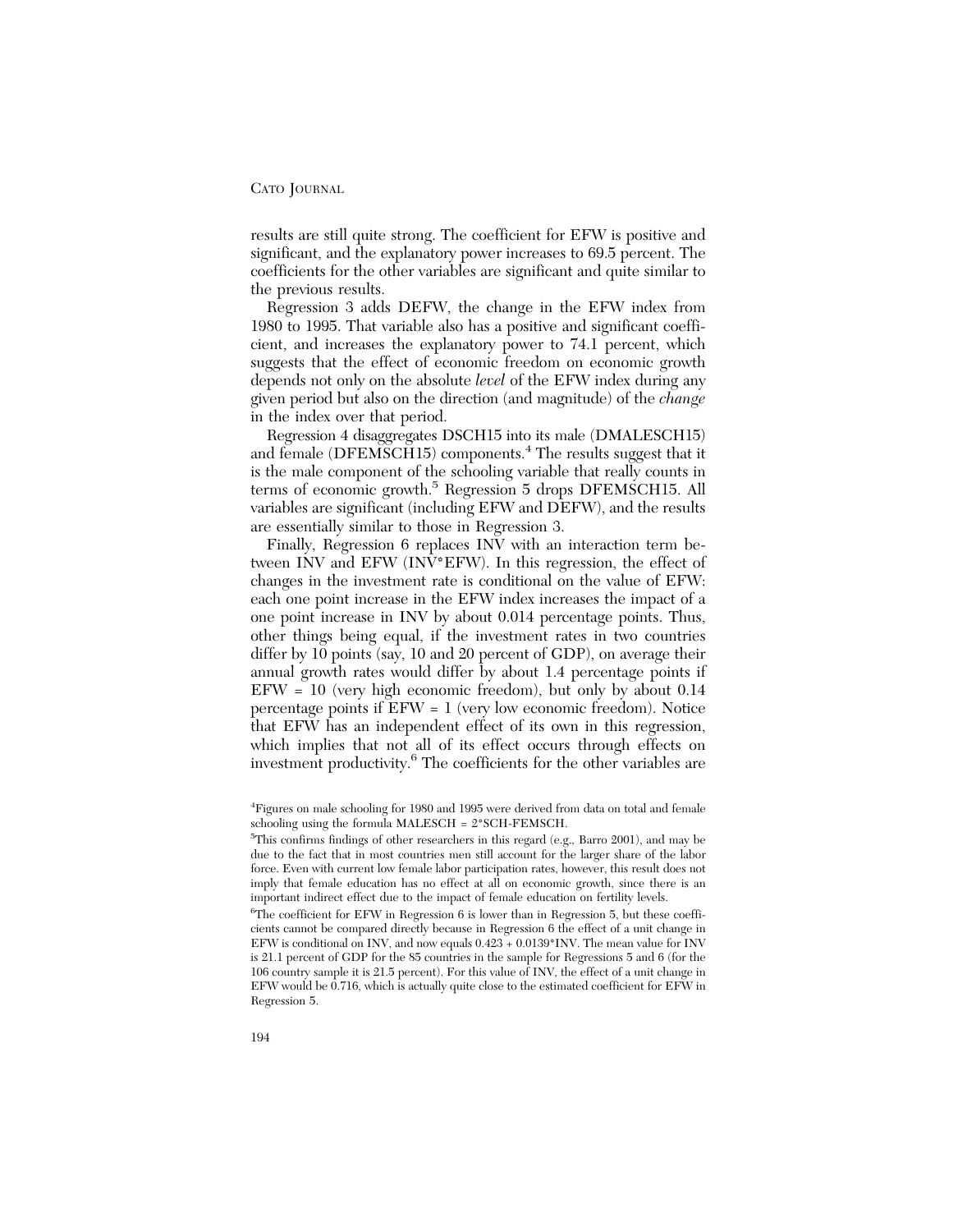quite similar to those in Regression 5, and the explanatory power is practically the same in both regressions, so there is not much reason for preferring one over the other on purely statistical grounds, although Regression 6 seems theoretically more appealing because it allows for changes in the productivity of investment as a function of the EFW index. The results imply that any given level of investment will have a higher growth impact in countries with greater degrees of economic freedom.<sup>7</sup>

# Geography, Economic Freedom, and Growth

We can conclude, from Regressions 1 to 6, that economic freedom, as measured by the EFW index, adds significantly to the explanatory power of a neoclassical growth model.<sup>8</sup> To test the robustness of this finding with respect to changes in model specification, one needs to estimate the effect of economic freedom in the context of a growth regression based on a totally different approach.

A series of recent studies directed by Jeffrey Sachs have focused on the relationship between geography and economic development (Gallup, Sachs, and Mellinger 1999; Sachs 2000). The motivation for these studies is based on two empirical observations: (1) Countries located in tropical regions of the world tend to be poor, whereas countries in temperate zones tend to be wealthier—a comparison of GDP per capita in countries grouped according to geographic latitude illustrates this tendency quite graphically (Sachs 2000: Fig. 2); and (2) countries with easy access to maritime transportation tend to be wealthier than landlocked countries. These two tendencies are mutually reinforcing: landlocked *and* tropical countries tend to be the poorest of all.

Although these studies consider a very large number of different variables, we will concentrate here on the three main location-related variables used in Gallup, Sachs, and Mellinger (1999):

• TROPICAR: proportion (0 to 1) of a country's territory located in the geographic tropics;<sup>9</sup>

<sup>&</sup>lt;sup>7</sup>This issue is also explored, using a slightly different methodology, in a working paper by Gwartney, Holcombe, and Lawson (2003).

<sup>8</sup> Easton and Walker (1997), working with levels of income, and Dawson (1998), working with rates of growth, applied an earlier version of the EFW index to extend the results of Mankiw, Romer, and Weil (1992). Both studies confirmed that addition of an economic freedom measure increases the explanatory power of the neoclassical model.

<sup>&</sup>lt;sup>9</sup>Tropical regions are defined as areas located between 23.5 degrees of latitude North (Tropic of Cancer) and 23.5 degrees of latitude South (Tropic of Capricorn).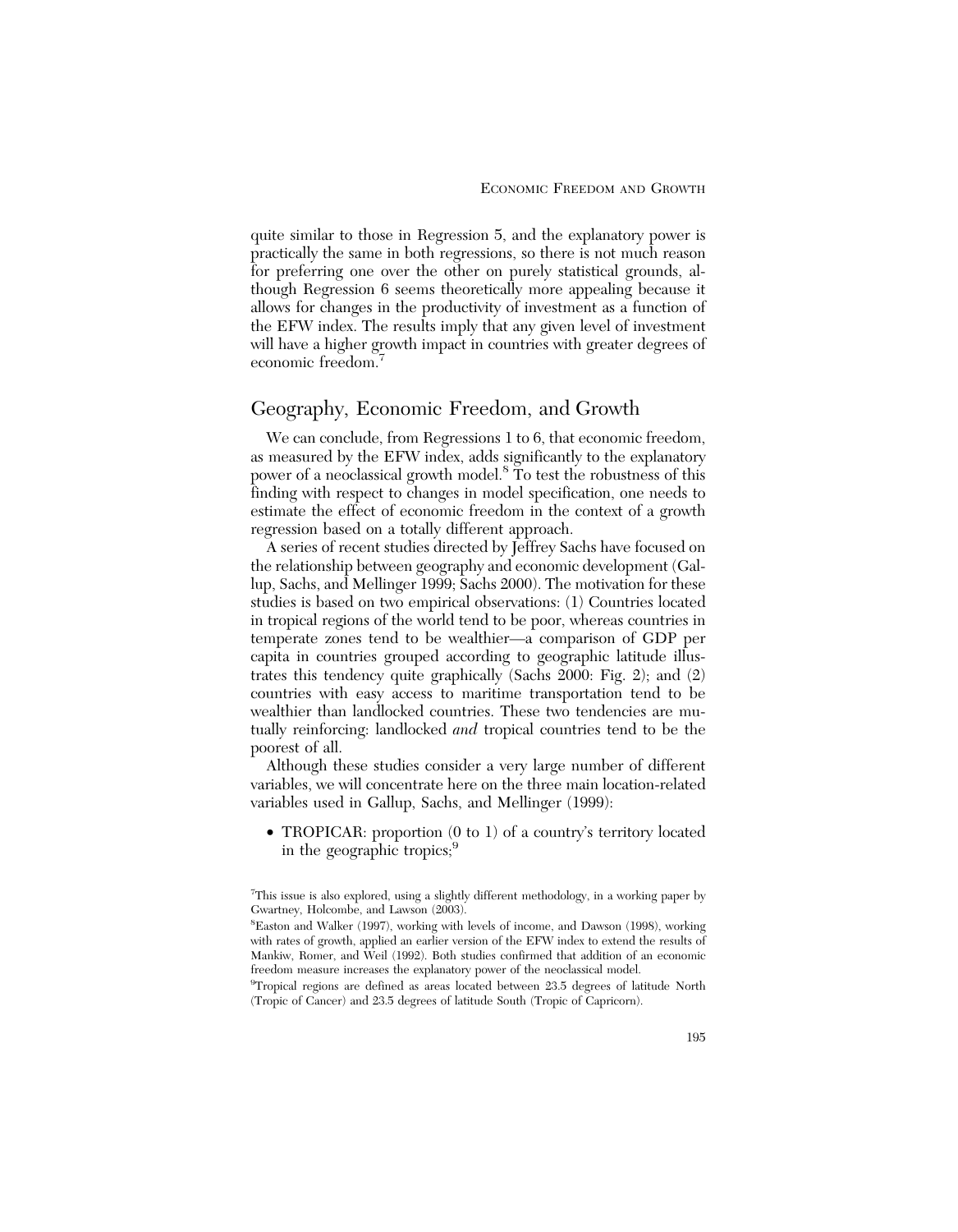- POP100KM: proportion (0 to 1) of the country's population living within 100 kilometers of the seacoast; and
- LOGDIST: log of minimum distance of the country to one of three core areas of the world economy (defined as NewYork, Rotterdam, or Tokyo).

The Gallup, Sachs, and Mellinger study found that these three variables explained a large share of the cross-country variation in real income *levels* in 1950, 1990, and 1995. In addition, it was found that the effect of these variables increased through time, implying a geographic effect on *rates of growth* as well.

To test for a geographic effect on growth in the 1980–99 sample period, we first estimate Regression 7, a growth regression based on these three variables, plus initial income (to allow for a convergence effect). Both TROPICAR and POP100KM are significant and have the expected signs, but LOGDIST is not significant. The convergence effect, though negative, as expected, is only marginally significant. Overall explanatory power for this regression is quite low (23.9 percent).

Adding EFW and DEFW to this model (Regression 8) substantially increases its explanatory power (54.3 percent). All of the variables are significant except for LOGDIST, with the expected signs, and it is noteworthy that in this model the estimated impact of economic freedom on economic growth is even stronger than in the neoclassical model.

# Conclusion

The purpose of this study is not to compare different theories of economic growth, but to evaluate the impact of economic freedom on economic growth under alternative theoretical frameworks. The particular measure of economic freedom employed—the EFW index was found to be quite robust with respect to major changes in model specification. We conclude that economic freedom is a significant factor in economic growth, regardless of the basic theoretical framework.

This conclusion has important implications because the EFW index stresses a broad set of policy variables that are known to affect economic efficiency: inflation rates, taxes, public spending, government enterprises, state-directed investment, tariff protection, nontariff trade barriers, price controls, and distortions in labor and credit markets. The negative effects of these policy-induced distortions are almost surely mutually reinforcing and, in any case, tend to be highly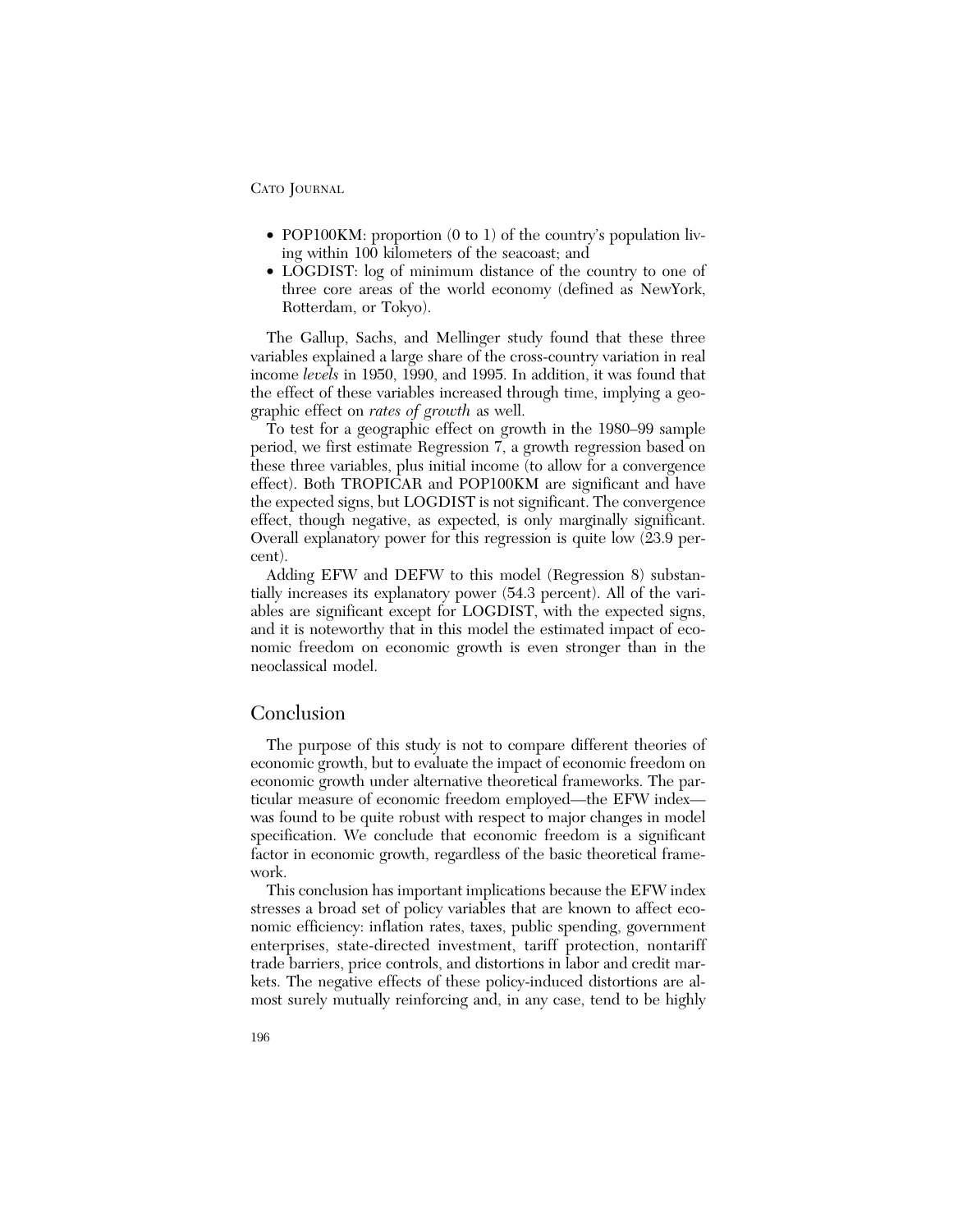correlated (countries with bad policies tend to be consistently bad along many policy dimensions), so it is hard to sort out their separate effects. It seems clear, however, that consistently bad policies have a major negative impact on economic growth, while improvements in the policy mix can be significantly growth enhancing. The EFW index provides, in effect, a report card on a country's overall economic policy (and, implicitly, suggestions on how to get a better grade). It is, moreover, a report card with considerable predictive power. Policy analysts would be well advised to keep an eye on this index in the future.

# Appendix: Data Sources

The following data sources were used in this study: (1) Economic and population variables: *World Development Indicators*, 2001 (CD-ROM version). This source reports data for 207 countries, but coverage for some of them is rather limited. For this study, the basic sample is restricted to countries for which figures are available on real GDP per capita for the years 1980 and 1999 (thus allowing calculation of a rate of growth of real per capita GDP over that sample period). This sample is reduced further to 106 countries for which full data are available on variables required for Regressions 1 and 7. (2) Educational attainment: Barro and Lee (2001). Their data set can be downloaded from www2.cid.Harvard.edu/ciddata/barrolee/Appendix.xls. (3) Economic Freedom of the World Index: Gwartney and Lawson (2002b). Data set provided by Robert Lawson. (4) Geographic variables: Gallup, Sachs, and Mellinger (1999). Their data set can be downloaded from www2.cid.harvard.edu/ciddata/geodata.csv.

# References

- Barro, R. J. (1994) *Economic Growth and Convergence*. Occasional Paper no. 46. San Francisco: International Center for Economic Growth.
	- (2001) "Human Capital and Growth." *American Economic Review* 91 (May): 12–17.
- Barro, R. J., and Lee, J.-W. (2001) "International Data on Educational Attainment: Updates and Implications." *Oxford Economic Papers* 53 (July): 541–63.
- Barro, R. J., and Sala-i-Martin, X. (1992) "Convergence." *Journal of Political Economy* 100 (April): 223–51.
- Dawson, J. W. (1998) "Institutions, Investment and Growth: New Cross-Country and Panel Data Evidence." *Economic Inquiry* 36 (October): 603–19.